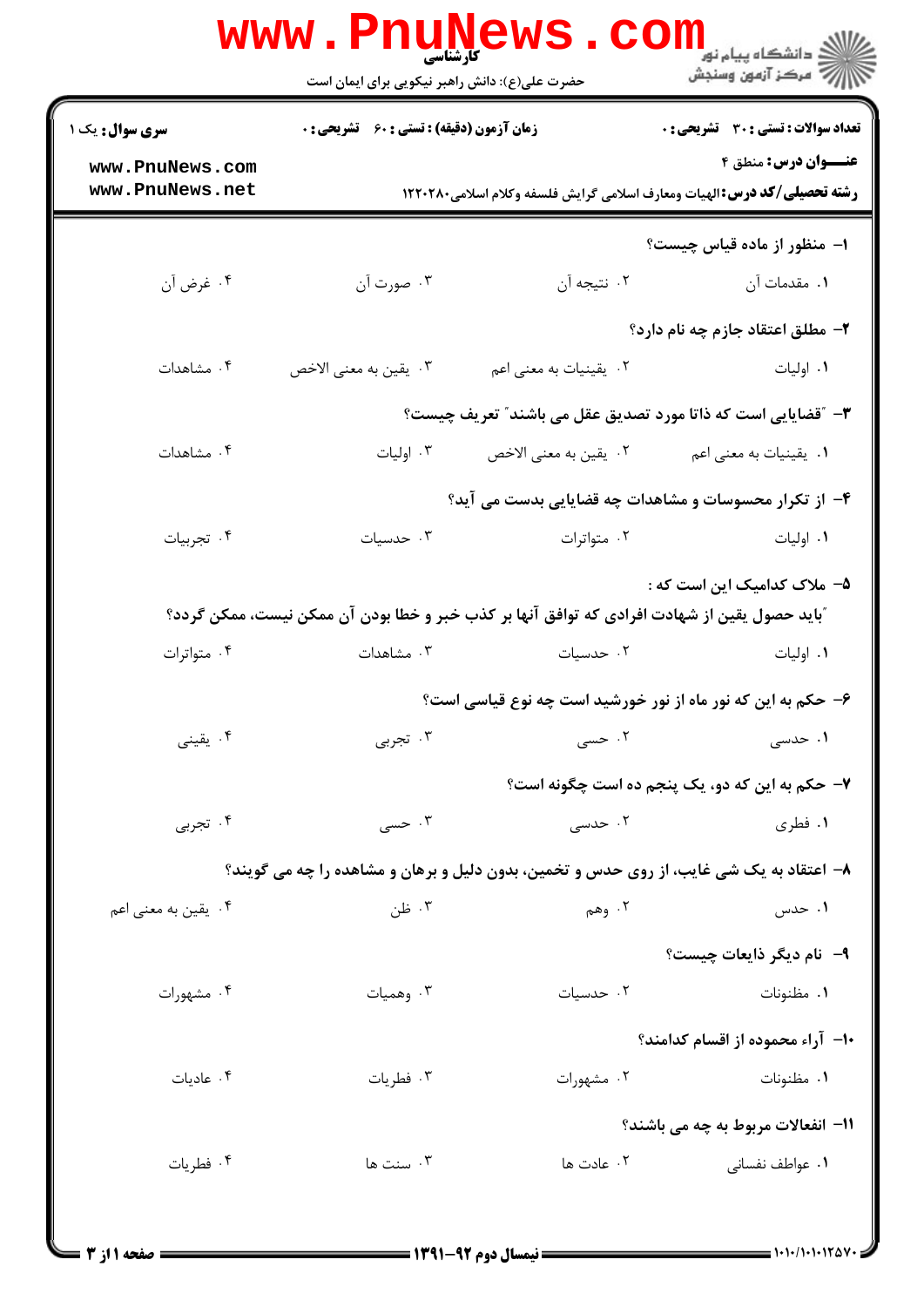|                                                                                           | <b>WWW.PNUNews</b><br><b>کارشناسی</b><br>حضرت علی(ع): دانش راهبر نیکویی برای ایمان است |                   | راد دانشگاه پيام نور <mark>− .</mark><br>ا∛ مرکز آزمون وسنجش                                                   |  |
|-------------------------------------------------------------------------------------------|----------------------------------------------------------------------------------------|-------------------|----------------------------------------------------------------------------------------------------------------|--|
| <b>سری سوال : ۱ یک</b>                                                                    | <b>زمان آزمون (دقیقه) : تستی : 60 ٪ تشریحی : 0</b>                                     |                   | <b>تعداد سوالات : تستی : 30 ٪ تشریحی : 0</b>                                                                   |  |
| www.PnuNews.com<br>www.PnuNews.net                                                        |                                                                                        |                   | <b>عنـــوان درس:</b> منطق ۴<br><b>رشته تحصیلی/کد درس:</b> الهیات ومعارف اسلامی گرایش فلسفه وکلام اسلامی۱۲۲۰۲۸۰ |  |
|                                                                                           |                                                                                        |                   | ۱۲- حاکم فقیر، ستمگر است مثال برای چیست؟                                                                       |  |
| ۰۴ استقرائیات                                                                             | ۰۳ وهمیات                                                                              | ۰۲ حدسیات         | ۰۱ تجربیات                                                                                                     |  |
|                                                                                           |                                                                                        |                   | ۱۳- این که هر موجودی باید قابل اشاره حسی و دارای مکان باشد چه نوع حکمی است؟                                    |  |
| ۰۴ انفعالی                                                                                | ۰۳ وهمی                                                                                | ۰۲ حسی            | <b>۱.</b> حدسی                                                                                                 |  |
|                                                                                           |                                                                                        |                   | ۱۴- مسلمات مربوط به یک علم خاص را چه می گویند؟                                                                 |  |
| ۰۴ اصل موضوعی                                                                             | ٠٣ اصل انفعالى                                                                         | ۰۲ اصل حدسی       | ۰۱ مثبتات                                                                                                      |  |
|                                                                                           |                                                                                        |                   | ۰۱۵ قضایای مقبوله از اقسام چیست؟                                                                               |  |
| ۰۴ حدسیات                                                                                 | ۰۳ اعتقادات                                                                            |                   | ۰۱ يقينيات مساعدة بالتاريخ المناسب بالمستخدم المستخدم المستخدم المستخدم المستخدم المستخدم المستخدمات المستخدما |  |
|                                                                                           |                                                                                        |                   | ۱۶- برهان و خطابه چگونه اند؟                                                                                   |  |
| ۰۴ اسقراء - تمثيل                                                                         | قياس - قياس $\cdot$                                                                    | ٠٢ قياس - استقراء | ٠١ قياس - تمثيل                                                                                                |  |
| ١٧–  "هي قضايا كاذبه يعتقد بها، لانها تشبه اليقينيات او المشهورات في الظاهر ّ تعريف چيست؟ |                                                                                        |                   |                                                                                                                |  |
| ۰۴ مشبهات                                                                                 | ۰۳ وهمیات                                                                              | ۰۲ حدسیات         | ۰۱ مقبولات                                                                                                     |  |
|                                                                                           |                                                                                        |                   | <b>۱۸- در کدامیک حد وسط واسطه در ثبوت و اثبات است</b> ؟                                                        |  |
| ۰۴ استقراء و تمثيل                                                                        | ۰۳ جدل                                                                                 | ۰۲ برهان اتّی     | ۰۱ برهان لّمي                                                                                                  |  |
|                                                                                           |                                                                                        |                   | ۱۹- در کدامیک حد وسط و حد اکبر هر دو معلول یک علتند؟                                                           |  |
| ۰۴ قیاس استثنایی                                                                          | ۰۳ استقراء                                                                             | ۰۲ برهان اتّی     | ۰۱ برهان لمّي                                                                                                  |  |
|                                                                                           |                                                                                        |                   | ۲۰- بنّا برای خانه و پدر برای فرزند چه نوع علتی می باشند؟                                                      |  |
| ۰۴ غایی،غایی                                                                              | ۰۳ فاعلی،غایی                                                                          | ۰۲ صوری،فاعلی     | <b>۱</b> . فاعلی ،فاعلی                                                                                        |  |
|                                                                                           |                                                                                        |                   | <b>٢١-</b> ″ما له الوجود″ چه نام دارد؟                                                                         |  |
| ۰۴ علت صوری                                                                               | ۰۳ علت فاعلی                                                                           | ۰۲ علت مادی       | ۰۱ علت غایی                                                                                                    |  |
|                                                                                           | ٢٢- حمل الابيض على الجسم مثال براي چيست؟                                               |                   |                                                                                                                |  |
| ۰۴ موضوع بالواسطه ذاتى                                                                    | ۰۳ موضوع بالضميمه                                                                      | ٢. محمول بالضميمه | ۰۱ محمول ذاتی                                                                                                  |  |
|                                                                                           |                                                                                        |                   |                                                                                                                |  |
|                                                                                           |                                                                                        |                   |                                                                                                                |  |